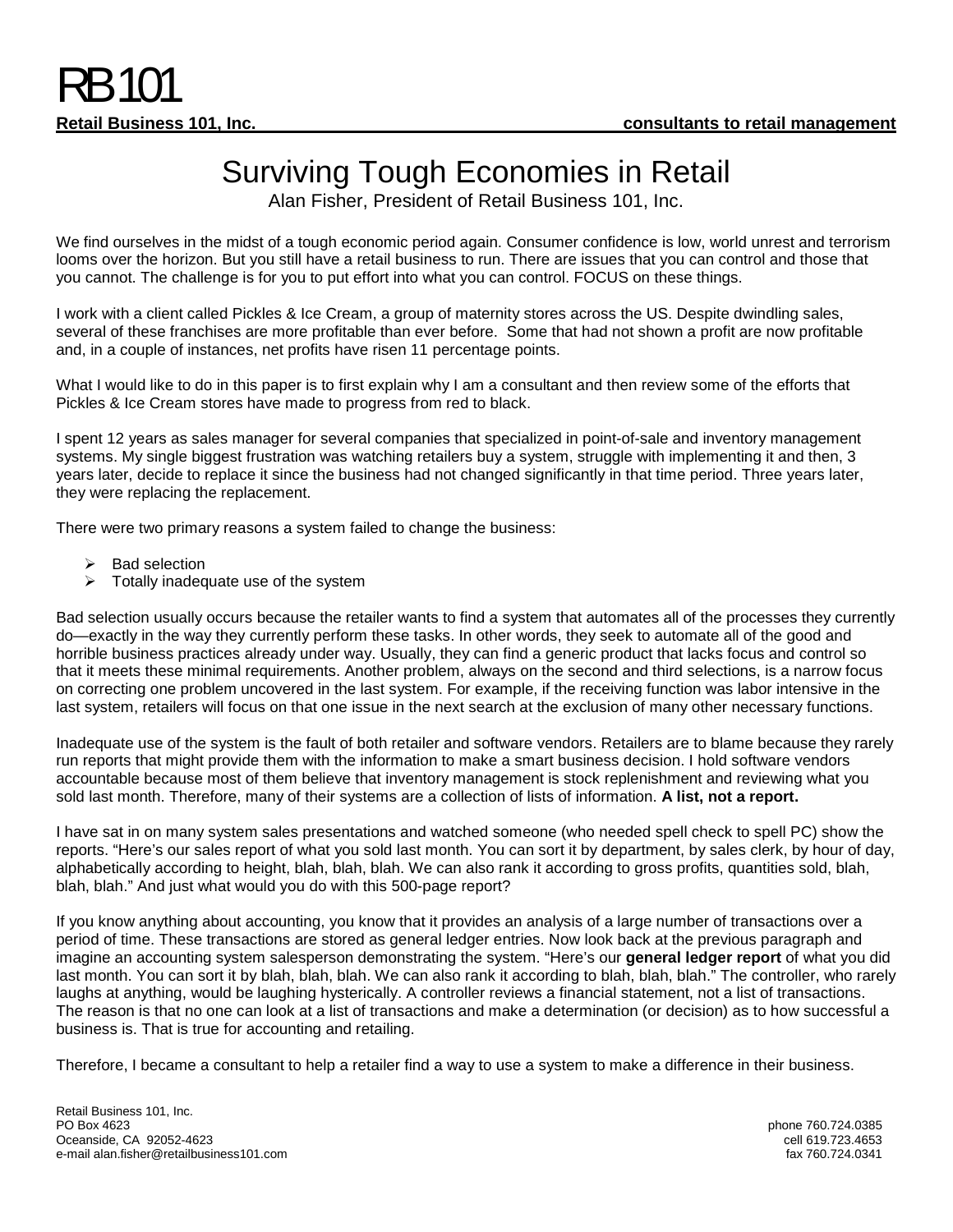Now, back to the story of Pickles & Ice Cream and some of the reasons they have made significant strides in profits. Keep in mind these business practices are as applicable for hard goods as well as soft goods. It Works!

## **1. They use an Open-to-Buy.**

In tough economic times, buying more inventory than necessary is a formula for disaster. Prior to each buying market, the stores review their sales performance by department by month against a Plan. Based on trends, the sales plans are adjusted upward or downward so that the right amount of investment is made in each department.

If Dresses are performing below expectations, the natural tendency of a buyer (without an Open-to-Buy) is to purchase more and more until they find the right dresses. This is what I call the mud approach: if the retailer throws enough of a product at customers, they will eventually find a product that sticks. However, all of that mud at that bottom of the wall has to be cleaned up (paid for, marked down and/or donated to charity).

With an Open-to-Buy, if sales are 25% below Plan, then the future sales plan will be adjusted. Therefore, less inventory, not more, will be purchased. The retailer on a budget has to make a smart decision on where to invest this money. If there is no dollar limit, then the buyer will buy from as many vendors as possible. If there is a budget, it is necessary to focus on what has a high likelihood of success.

In the case of Pickles and Ice Cream stores, there are also departments that perform above expectations. Each month, the stores can identify where additional merchandise needs to be ordered quickly to fulfill inventory levels that are below plan. If Tops are selling above expectations by \$3,000 one month, then the store's inventory decreased by \$3,000 more than was planned. The store cannot wait until the next market to fill this hole, so they try to find available inventory from another store or from a profitable vendor who might still have some available merchandise for the current selling season. (Since the vendor is now producing goods for another season, they are usually trying to get rid of this older merchandise and will offer it at lower prices.)

There are several results that a typical store can expect from the implementation of an Open-to-Buy:

 $\triangleright$  A 10-15% reduction in inventory investment.

Retail trade associations have estimated that the cost of carrying excess inventory is 30-35%. With an inventory investment of \$300,000 at cost, a 10% reduction in inventory would result in savings of \$9,000 to \$10,500 annually.

 $\triangleright$  A 3-5% point increase in gross margins.

This is accomplished by significant reductions in markdowns due to overbought situations and by controlling the timing of deliveries for optimum selling price. For \$500,000 in sales, this would represent \$15,000-\$25,000 in additional margins.

## **2. They use their system to increase the likelihood of successful inventory investment.**

Pickles and Ice Cream stores use a retail stock ledger report to identify vendors in each department (not SKU's) that perform profitably and with good sales numbers to decide where to place that investment. If, within a department, Vendor A products provide a gross profit percentage of 52% and Vendor B products are at 43%, then we have our first tidbit of information that **may** provide us with an indication of where to invest. There are other factors to review from their retail stock ledger report. What was the sell-through percentage? How many did we sell? When the buyers get to market, they will review a lot of vendors and products, but they already have some valuable information in their minds that can influence the outcome. The beauty of this is that it is factual information, not a feeling. When the decision is made on where to invest, it is influenced by emotion, but decided with a combination of facts and emotions. Therefore, it has a higher likelihood of success once it reaches the store.

Their approach goes back to our discussion of not running a list of what sold. The retail stock ledger serves as the sales and inventory equivalent of their financial statement. After identifying a problem at the department level, the store will drill down one level to look at the vendors' performances. Since there is little likelihood of being able to reorder specific colors or sizes of fashion merchandise, there is little need to look at the performance of styles, colors and sizes. However, there